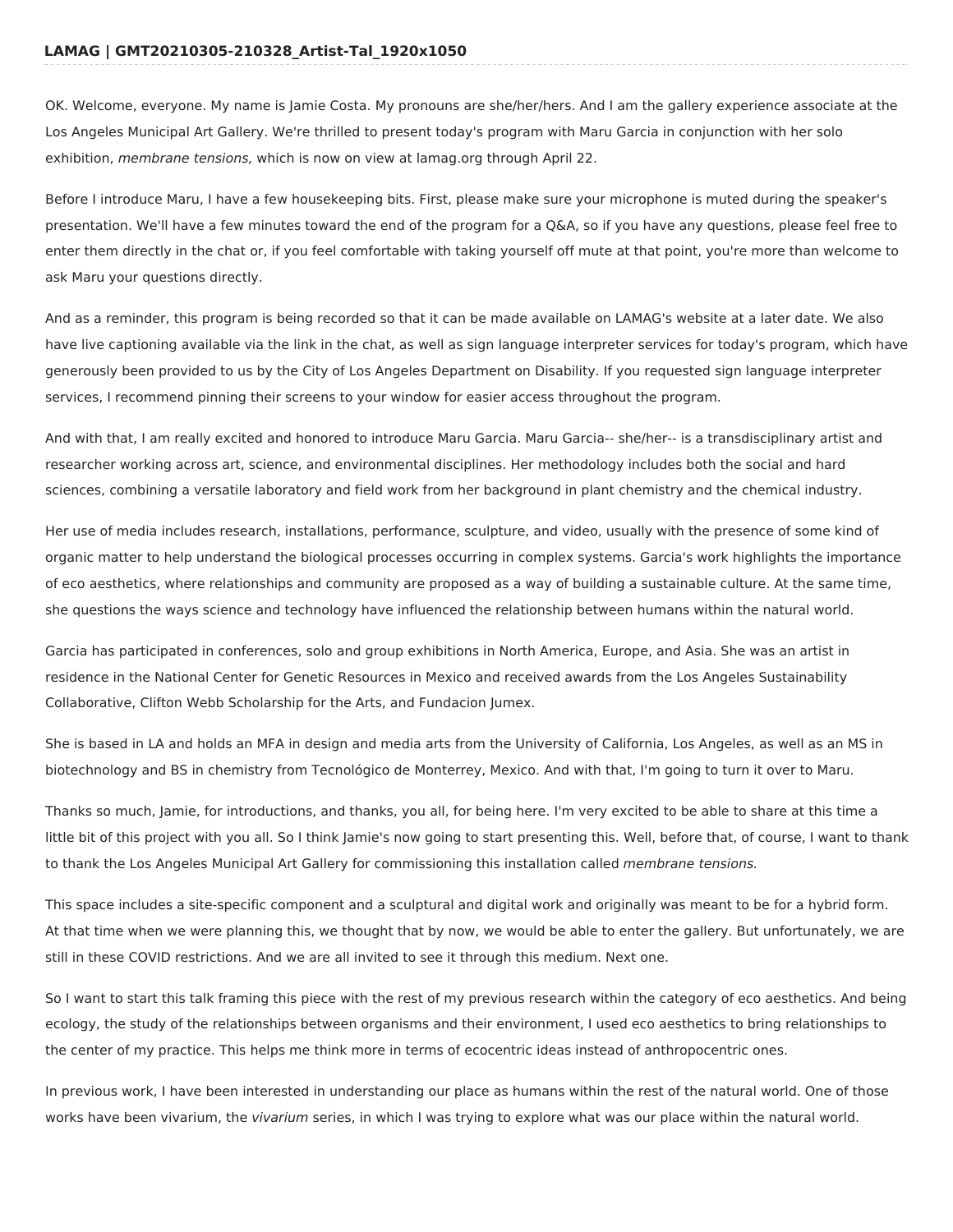Next, I also tried to go further and promote encounters with the other through prodigals and this in a way to develop interspecies relationships. And in this image, as you can see, just at water and the culture, both this type of prodigals wanting to forge relationships with plants or with microorganisms. Next one.

With invitation by Donna Haraway of Making Kin, I started to think of how it was possible that life emerged. And in this case, for this piece, I center my attention on kinship, as well. Acknowledging our relationships formed through millions of years, evolutionary biology has allowed us to think in our common ancestor that scientists say can be traced to a single cell.

What researchers call LUCA, the last universal common ancestor, can be the evidence we need to see the rest of living organisms as part of their family. Would this allow us to be more careful, more empathic, to develop a better relationship, with the rest of the natural world? Next.

Here, you can see the tree of life that represents LUCA as a common ancestor in a simplified way, giving origin to the three life domains, bacteria, archaea, and eukaryotes. And of course, we are somewhere there, in the eukaryotes. Next one.

And this is a more complex version of the history of life, of this big family that we are part of. And we can also, then, mention time and how all those diverse organisms were evolving. The Earth is about 4.5 billion years old. And there is evidence to conclude that LUCA may be up here, around 3.5 billion years ago. There are scientists that say that it was even farther in time. Next one.

So I wanted to go further to understand even what happened before LUCA. How did life emerge? Although a definition of life is complicated and there is not consensus about it, we have seen that life involves process and patterns.

There are several speculations of how this could happen. There is some scientific research that are pointing towards the origin of life in a deep sea hydrothermal vent. Another point for the primordial soup. Or even we can say about the building blocks- scientists are saying that probably, it could be that those building blocks arrived from outside the Earth and that found the proper environment to develop.

While the details of this process are still unknown, the prevailing scientific hypothesis is that the transition from non-living to living entities was not a single event but an evolutionary process of increasing complexity. And this process involved molecular selfreplication, self-assembly, other catalysis, and the emergence of cell membranes. Next one.

Before life, began, I imagined all these different chemical compounds floating and sometimes encountering each other, reacting with each other and some protocells forming by the action kind of an encapsulation. Of course, this formation not always was successful but eventually, with time, with an energy that was around, probably one prevails. And maybe RNA was already there and was also trapped in this capsule.

Here, you can see an image of what could be a protocell, that it's not having a nucleus or anything, but it's just the representation of RNA and other floating chemicals. But it's important to note that for life to emerge, a container was needed. Containers create new worlds new reactive conditions in the inside and a space to get in contact with the surroundings. Next one.

But what can be considered as a minimum expression of life is contained inside of a two-layer membranous structure made of lipids. Here, you can see the image of a membrane as the outer limit that separates itself from its surrounding environment.

But more than imaging, the image of this rigid and static structure-- next-- it's more permeable, fluid, active, and responsive to limitation, contains but it doesn't isolate. The membrane, through ion channels, electro flow, and the transfer of other molecules, is the basis of communication. This limit allows the creation of new relationships. Next one.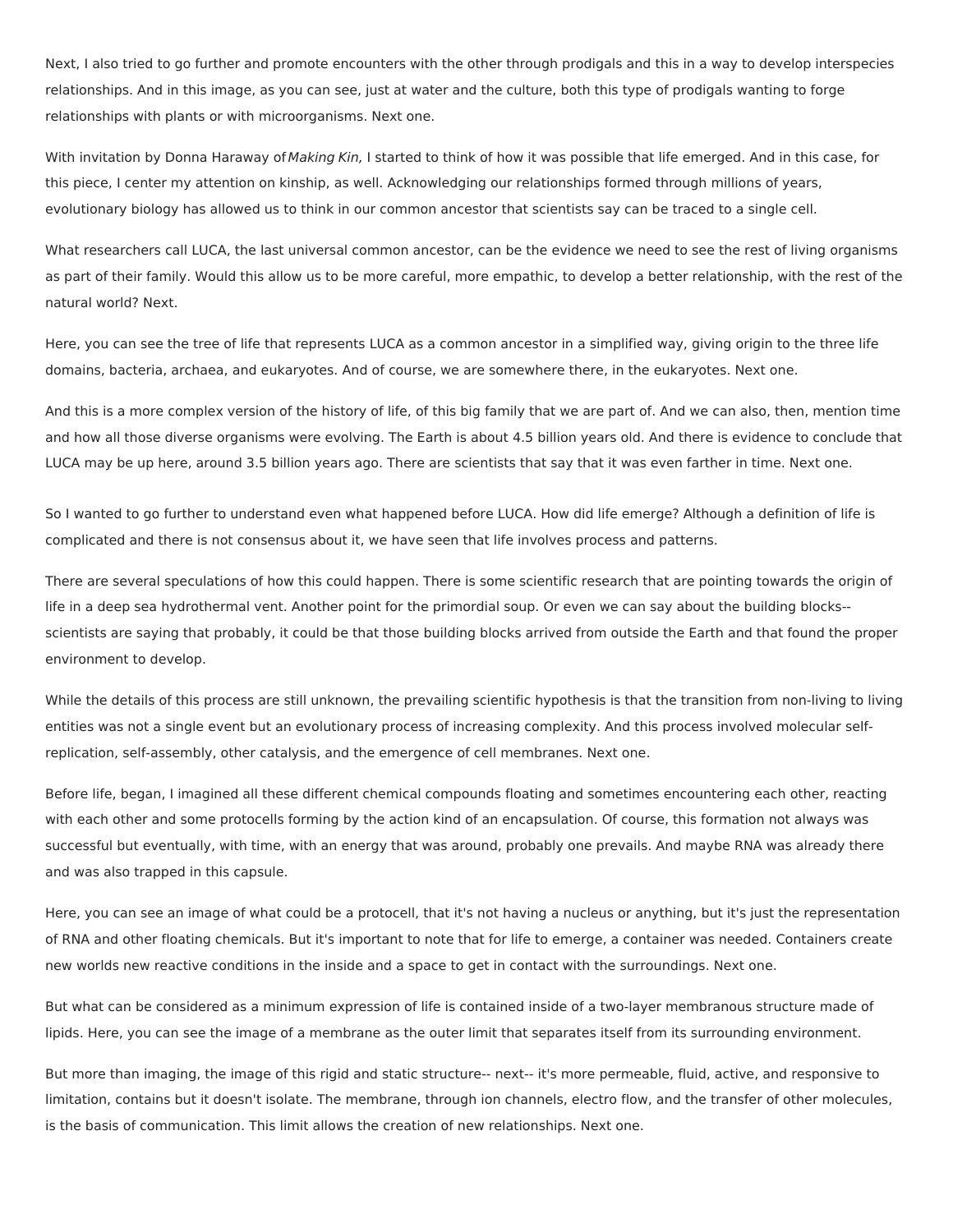There are actually studies that are related to the tension that is produced in the membrane that affects the cell functions. And it's related to signaling and motility. Here, you can see an example of the membrane stretching, moving, stretching in all directions.

And as I was mentioning, some of these studies are saying that the importance of the membrane and of the tension of it is-- it's even being studied for signaling and motility and the function of the cell. So for me, reviewing the idea of the need of a membrane for life to happen but, at the same time, the need to interact with the environment and the tension that is created in it, it's what made me think of exploring the possibility of using the membrane as a metaphor, maybe of the tension between the individual and the collective and the possibility of stretching our containers to include the others. Next one.

Coming back to this evolutionary analysis, one other concept that informed my research was encountering the Lynn Margulis' endosymbiotic theory. She was an American evolutionary theorist, biologist, science author, educator, and was a primary modern proponent for the significance of symbiosis in evolution. If I explain to you what is the endosymbiotic theory, I want to mention how Margulis' work has been very important to me.

First, her position about the way scientists are making science and the reflection that we need to go further reductionist approaches; shifting the perspective of studying isolated optics to focusing on the relationships that are between the optics; the idea of going beyond linear thinking governed by cause-effect and embracing systems thinking that considers feedback loops; thinking in terms of patterns and relationships. For her, there is not such a thing as a fully independent organism.

Symbiosis, that means living together, we are all, in fact, experiencing the moment that we have our microbiome. That is all the microorganisms that are living in our body. She used for calling that-- the fact that we are living with this microbiome-- that we, in a way, are forming a unit, an ecologic unit, what she called a holobiont. You can see her working in the lab and some of the organisms that she was analyzing. Next one.

So now, I want to explain about her theory of symbiogenesis. And this one is a theory that proposes that mitochondria and chloroplasts-- some organelles that now we can see in eukaryotic cells-- were actually descended from formerly free-living cells that were engulfed, or trapped, and stayed in one of the cells through generations.

So this was a way of creating a permanent community where they were sharing space and resources. What symbiogenesis helps us to understand is that one of the main drivers of evolution was through associations. And this is something that I was really considering for this piece. Next one.

So we can now go back to the idea of LUCA and think, was this single cell possible, the idea of a single cell beginning like a champion of the fire of life? And maybe we can start thinking more as thinking of the original [INAUDIBLE] community.

And we can find evidence in microfossils pointing out to microbial communities. Here, you can see an example of a fossilized microbial mat, cross section of a stromatolite that is actually found as evidence, as well, of these very ancient communities. Next one.

So a revised version of the tree of life is making scientists think that, instead of a single cell, it was more a common ancestral community of primitive cells. So we are still family, but we have never been isolated but related.

This [INAUDIBLE] like structure also considers the lateral gene transfers of the endosymbiotic theory so that you can see that the organelles coming from previous bacteria are also associated. In this case, bacteria that gave rise to chloroplasts and bacteria that gave rise to mitochondria are kind of the elongations that are relating all these domains of life. Next one.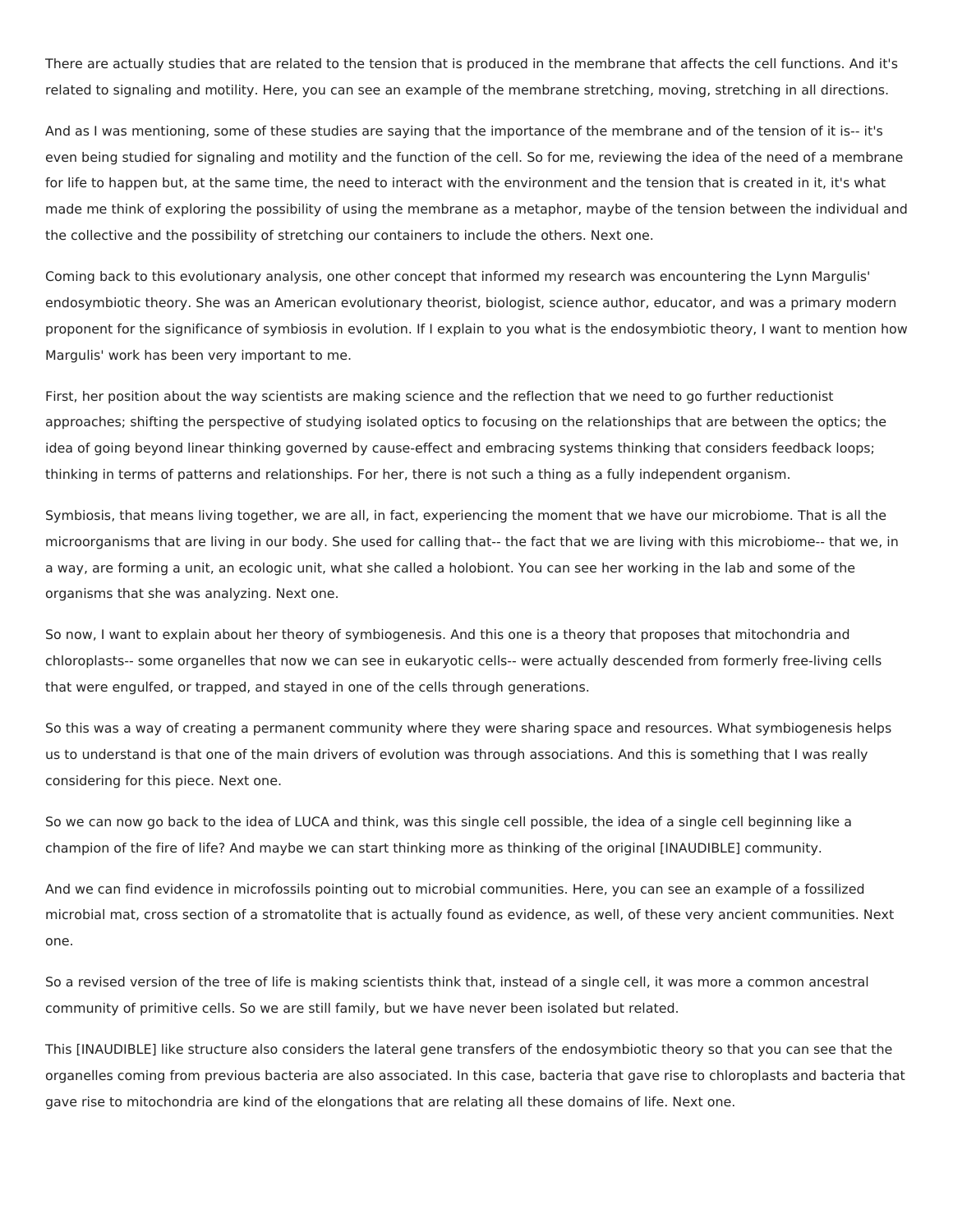So in this case, membrane tensions wanted to explore the contained, the merged, the engulfed, and the stretched in order to understand common origins and ways for building a culture able of remediation, healing, and regeneration. As you saw in the research, I wanted to go back and try to see life and its origins and explore the metaphors that are around them. Next one.

The first section of this installation presents living as sculptures of a SCOBY. And this stands for Symbiotic Culture of Bacteria and Yeast. And it's the same culture that is used to produce the drink called kombucha. This is exactly a community of organisms living together. What the one produces can be the food to the others.

And these cultures can be in the gallery since November. And the conditions are monitored weekly by LAMAG staff. Here, I want to give a special mention and thanks to John Weston, who has been crucial for the realization of this project. He has been taking good care of the cultures. Next one.

Some microorganisms that are in the culture are able to produce bacterial cellulose. Cellulose is the same material found in plant tissue and used for producing paper. This cellulose is harvested on-site and used to intervene the gallery windows.

For me, the act of covering the windows is an invitation to stretch our membranes and be able to interact with the other, to extend our range of care, this intervention wants to place all of us inside of a big cell membrane. We will see this harvesting process in a few minutes in the livestream happening right now. But here is an image of a John pasting these membranes to the window. Next one.

As a way of experimenting process on time scales, the installation includes cameras pointing to the inside of one of the tanks and a second one pointing to the windows. Here, you can see a short version of a time lapse created by footage coming from the gallery. The idea of having both angles joined by this membrane was to bring fluidity and the continuity of passing from the interior and exterior and vise versa.

As we extend the membrane that bring us together, the side is extended in the metaphor of the window, the one that is giving us access to the work through the use of technology-- in this case, the streams of this time-- and forming a sense of common experience and, at the same time, separating us from the work but also the window that is shared, where the sense of community is born as we are all invited to continue intervening spaces with membranes. This is why the workshop, Playing with SCOBY, is part of the piece. And the windows of our homes can become an extension of this site-specific installation. Next one.

The second part of the installation presents lightweight sculptures and drawings made of the same material-- bacterial cellulose. This could be thought as an extension of the idea of the lab, where the analysis of the specimens and observations are made. Next one.

This is that what I call the symbiogenesis codex, where you can see this story of what I was telling you of those engulfed organisms, one inside of the other, happening in this drawing. With this, I want to present it as a way of palaeontological evidence as part of our own history.

There is a second one that you can also view on the website of a single cell that is already evolved through time and already contains the mitochondrias. Next one. Other three-dimensional specimens are included in the section where the membranes can be seen in light projections, stretched and shaped. Next one.

These pieces also make reference to the cell inside the cell exposed before and, of course, to the properties of the cell that wants to contain but also to stretch and absorb. Next one. This is a detail of one of the projections coming from the membranes that are in one of the projections. Next one.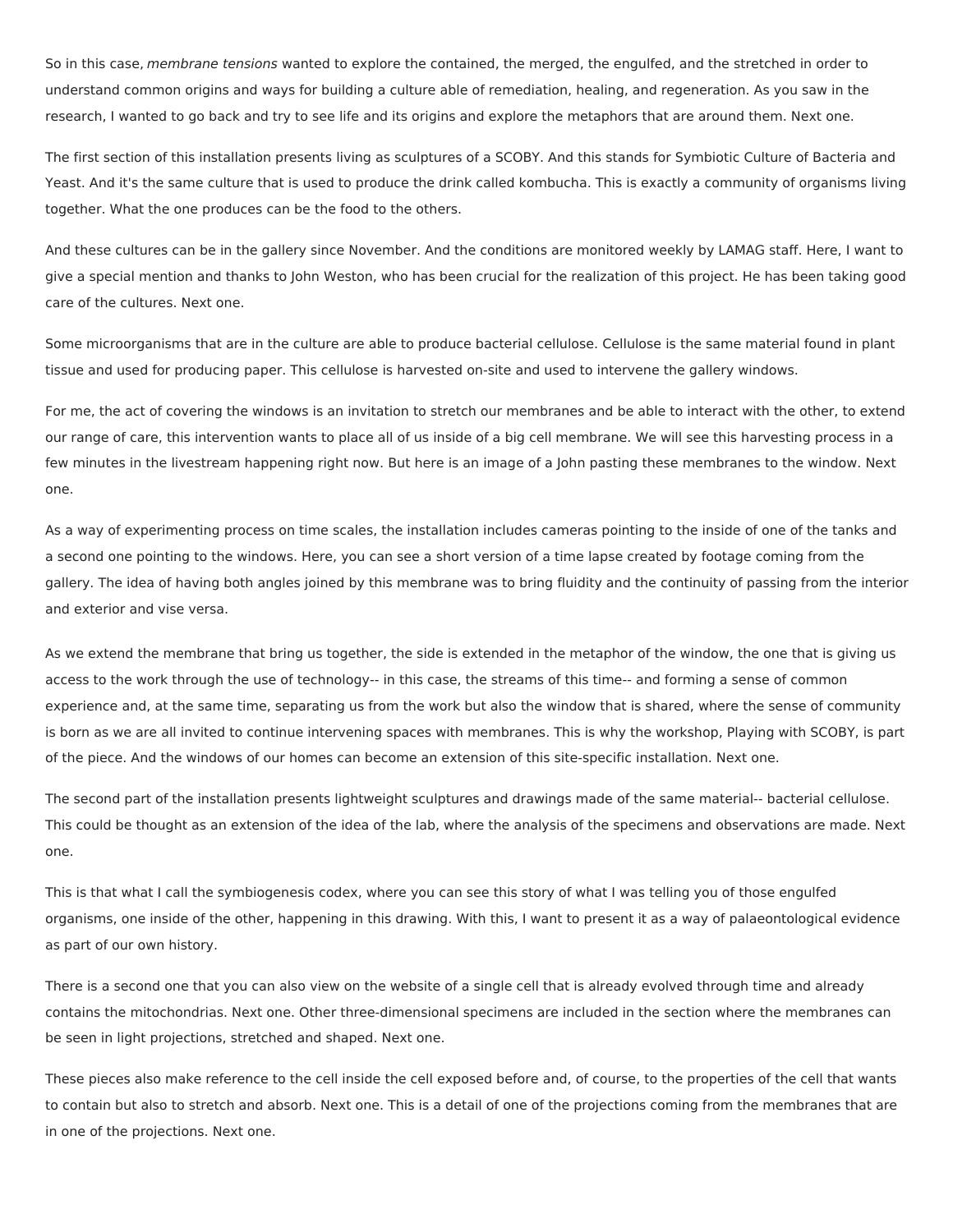This is another specimen showing the cell inside of the cell. That is talking about the symbiogenesis theory. Next one. And you can see the rest of all this documentation on the website.

Life has always been embedded in communities-- bacteria, fungal, plant, animal. We are all traveling companions, individual and collective at the same time, holobionts. Thinking of myself as an ecosystem formed by other ecosystems that lives in a larger ecosystem and then a set of ecosystems that compose the Earth makes me then mention my place.

In a world where walls are built, where isolation, confinement, are part of our current reality, and where individualistic and egocentric ideas are the basis of societies, I question if we could change that for membranes capable of interaction, a place of encounter and relationships. Next one.

Of course, I want to give, again, a special thanks to the people that helped to make this happen. Special thanks to Steve Wong, the former curator for LAMAG, that was the one that contacted me for this piece; Don Weston, as well, that you will see his intervention of this piece but also really very grateful for all his work; Jamie Costa, as well; and all the LAMAG team that made this possible. OK, and I think that it's the moment to move to the second part, to the performative part.

So as a way of transition, I can just explain that, well, this installation has been a LAMAG from November, the part of the tanks, and that we have put these cameras. And they have been taking footage from it. And the livestream started yesterday, so you can be part this part of the installation. And we will see what happens every week in which we do the harvesting and the intervention of the windows.

As you can see, we have a view of one of the tanks and also the windows are being intervened. And maybe I will just allow you to see.

OK, here, I just want to mention what happened was the harvesting of the membrane. Of course, we are having those two cameras are going one after the other. So sometimes, we are able to see what is happening in the microscopic-- kind of microscopic-- point of view. We are feeding, right now, the culture with sugar and checking the conditions, as well.

The membranes, or the films, are formed in this culture. They acquire the shape of the container in which they are grown. So in this case, that is why we're having the circle-- round-- shapes for for the cultures that are being placed in the windows.

Well, I think the harvest process will continue. We're taking the pH right now. And everything is documented in a format to keep track of the health of the cultures. I know that John now is very expert on kombucha growing.

Very well. Maybe we can stop it here. If you're interested of knowing what is going to happen later, this livestream is still happening. So you're invited to check it today. I think it will stay there. So I think that's it. Thank you, Jamie.

Thank you so much, Maru. And I don't know if John can hear me, but thank you, John, for letting us-- or taking us with you as you are doing the harvesting. This leads to our Q&A section. And if anyone has any questions they would like to ask Maru, feel free to enter them directly into the chat. Or if you feel comfortable and would like to take yourself off mute to ask Maru your question directly, you're more than welcome to do that now.

But maybe as folks are thinking of questions, I do actually have a few questions for you, Maru, just to kick things off. You talked a lot about community and just in working with the organic matter and that history.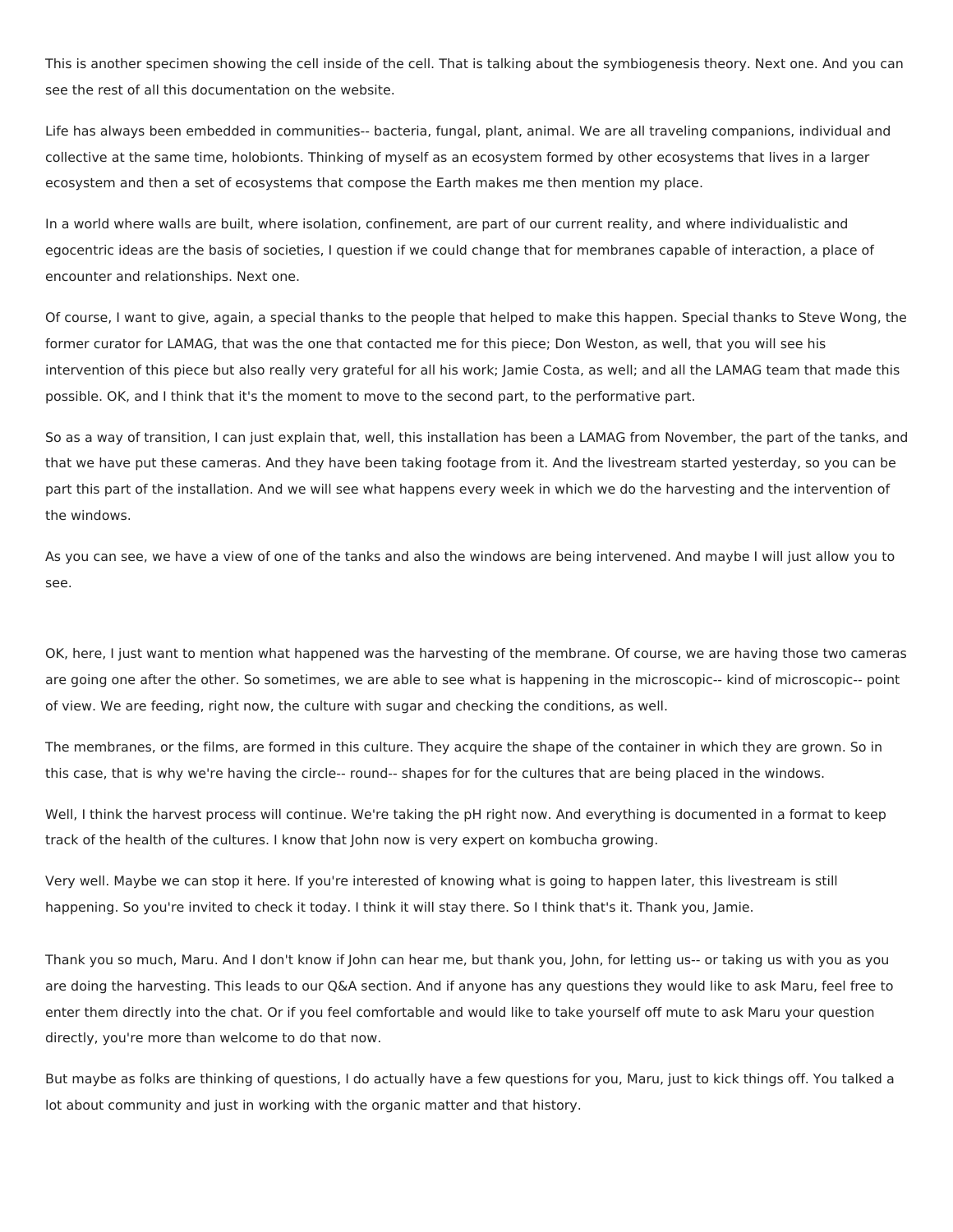And obviously, the use of technology, I think, in a way, really enables this community to expand in a lot of different ways. And I wonder if you could elaborate a little bit more on the community and technology relationship and aspect and how you consider technology to be a part of that or maybe not be a part of that or how you figure in technology with community.

All right. Yeah, well, it's a question that I always ask myself, too, in which sense technology is actually helping us come together. We can see that, well, we are now together. We are, actually, through technology, able to share experiences, to share ideas and time. So I think it's a two-- or you can go both ways.

Of course, technology allows us to make these type of things happen. But at the same time, it's isolating us. So for me, the community, it's through technology but also outside of it. Like, the idea of sharing time and space can be mediated, and it is, in this case.

But well, probably not people that know me, they know that I'm really very hands on. I really need to touch things, to feel things, to experiment things in real life. And, of course, through this pandemic and what we are all right now experiencing, we are having this hybrid life of the virtual and the real. And sometimes they collide. But some others, we're just in the in-between.

So probably, and it's part of the present moment that we are facing that. And still, the need of community's there. We are having our communities from the people that we are living with in our own houses. But also, we are part of other communities that are distant and that we also interact with.

So the need is there. And the need to interact and to expand our sense of community is also there. And I think just of technology as another way to engage with community. Yeah. But thank you for your question.

Great. Thank you. I have a few more questions. So I'm going to self-indulge a little bit. Just, if anyone else has any questions, please chime in or, again, just enter them in the chat box, and I will read them out.

But I wonder, Maru, that point you made about the hands-on nature of your work and just being really physical with it-- and I think that speaks a lot to the science aspect of your work and just that experimentation and just being in that environment-- and I wonder if you wouldn't mind sharing a little bit about how this process of creating work that's in the gallery and, so to speak, having John be your hands, like the laboratory hands, how that has been for you and just any takeaways you have, if that's something that you'll be carrying into your work and practice moving forward.

Yeah, to be honest, this is the first time that I actually experimented that. I'm usually the one that wants to be feeling how is the space and have more of a sense of what is going to happen in the installation. And probably, I can say that it's work to be experienced in person.

In this case, it was another type of experience, for sure. And I think that there was kind of a connection with the cultures. Because that's part of what I explore all the time, these interspecies relationships. For me, it's very important to keep track of subtle things, like the smell, the temperature, like the pH. A lot of things are around the living-- in this case, the culture-- that makes me know that the culture is actually in good health, in good conditions.

So now that I was not able to really catch on those small details, it was through John that I was like, John, what did this smell like? And he was like, well, like, kombucha, maybe. But the thing is, we started to develop a method of really checking with this, and we started to develop the way to learn how to take care in a long-distance way.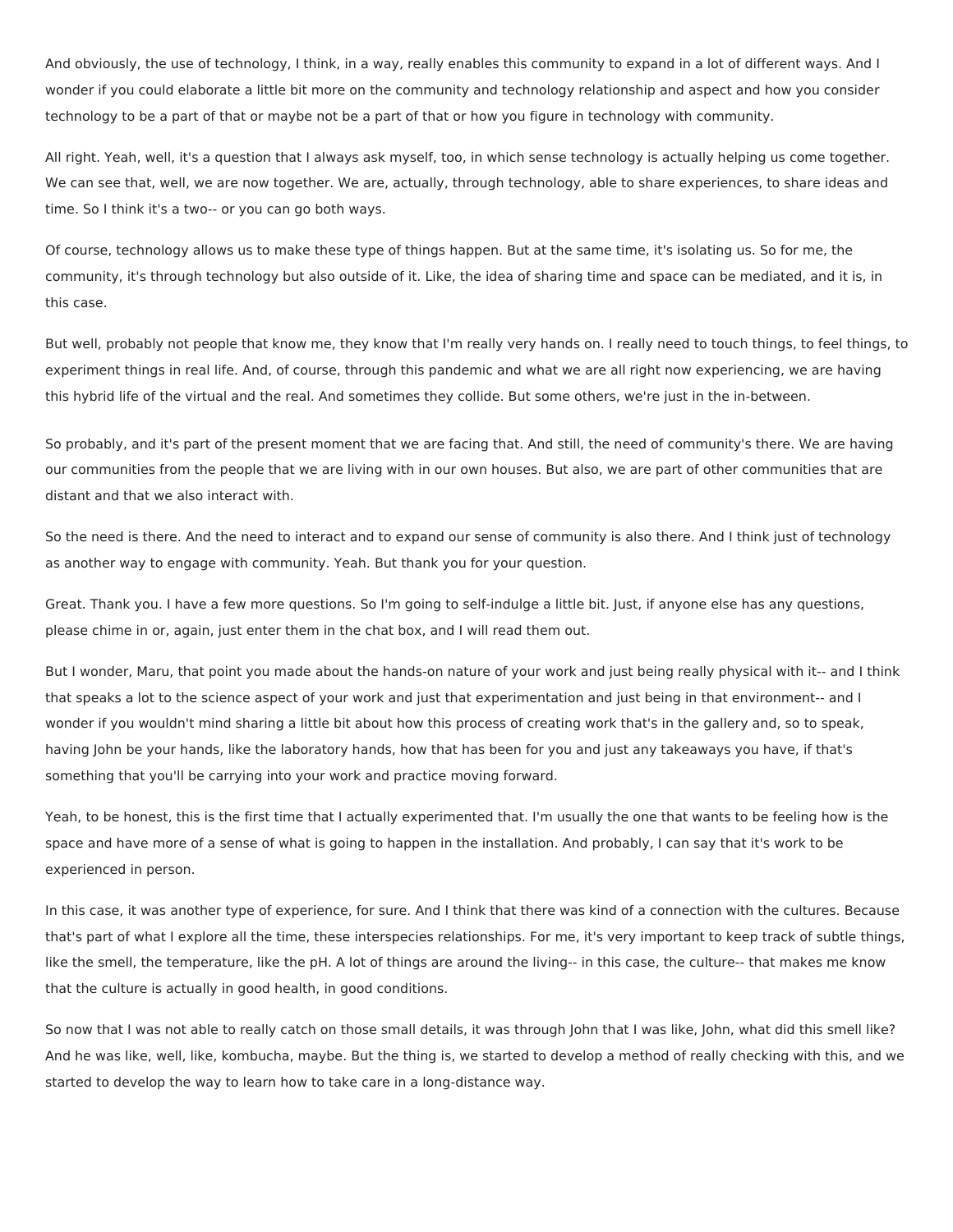But also, it made me allow things that usually, within organic or nature systems, happen that it's like the unexpected. And this is kind of the lack of control of all things and just leaving to emergence to happen. And I was part of this experience, too. Because there was this other person that was able to do things and combined this human/non-human system to bring all this together.

So yeah. I see here in the chat for more questions. Is it OK if I just answer them?

Yeah, I think let's keep it in chronological order. So if you want to address Sean's question first and then, Jogan, after Maru addresses that question, please feel free to take yourself off mute and ask Maru your question directly.

All right. So Sean is asking, how long does it take for the membrane to form, and is there a right or wrong time to harvest it? And does light play a role in the overall process? So well, it depends on what is their intention with the culture.

If your intention is to obtain material-- because, actually, this is something that people is doing to try to develop what is called biomaterials, so it's like a replacement for other type of not-that-sustainable materials-- so if you are wanting to have a material for that type of experimentation, you would need to leave this membrane at least one month growing. So it develops thicker, and you're able to do more things with it.

In my case, I don't really have a right or wrong time. Probably, the things that I wanted the film to be completely formed, and that would require at least one week. And that's why we put it like that. Because it's the time that it takes for the microorganisms to secrete this cellulose that is actually a natural polymer.

So they secrete the cellulose. And it's kind of a weaving process but in a natural and microscopic way. So for them to really complete that, it takes around one week. But you want it more firm or more thicker, yeah, it would require a longer time.

And yeah, a lot of the conditions that are related, or that are inside of the culture, will dictate if the membrane or the film will develop complete, or sometimes they present holes and things like that, so yeah, also in this case, light could create, for example, lighter membranes, compared to a place where it's darker. But probably, one of the conditions that needs to be kept is also pH and temperature. Then, yeah. And that's it.

Thank you, Maru. Jogan, if you would like to take yourself off mute now and ask your question.

Sure. Good afternoon, everyone. And congratulations, Maru, for this terrific presentation. What really struck me in your presentation is the time scales that are involved and the slowness of the processes that are involved, processes that involve beings that are so small that it can go unnoticed, in a sense.

But these very beings, they form the basis of life on Earth. And you talked about relationships. And so I wanted to ask you what is your relationship with the various cultures you raised, if I may say so, and also maintain now?

OK. So I have kind of-- well, thank you so much for asking the questions and for joining us for this presentation, Jogan-- appreciate this. Yeah, there is a lot of relationship mentioned. Because, as I was saying, it's part of my own practice.

In this case, for me, the microscopic organisms are related with this SCOBY material that is actually the culture of a SCOBY, I started to research about them in a previous work-- the culture, it's called, that work. And that involved being with them in a more immersive, or embodied, way.

That time, for that experiment, I was trying to put different tanks and allow the cultures to kind of share my own culture. So I was, like, sharing my culture to these SCOBY cultures and, at the same time, trying to see what was their response. So that was part of experimentation.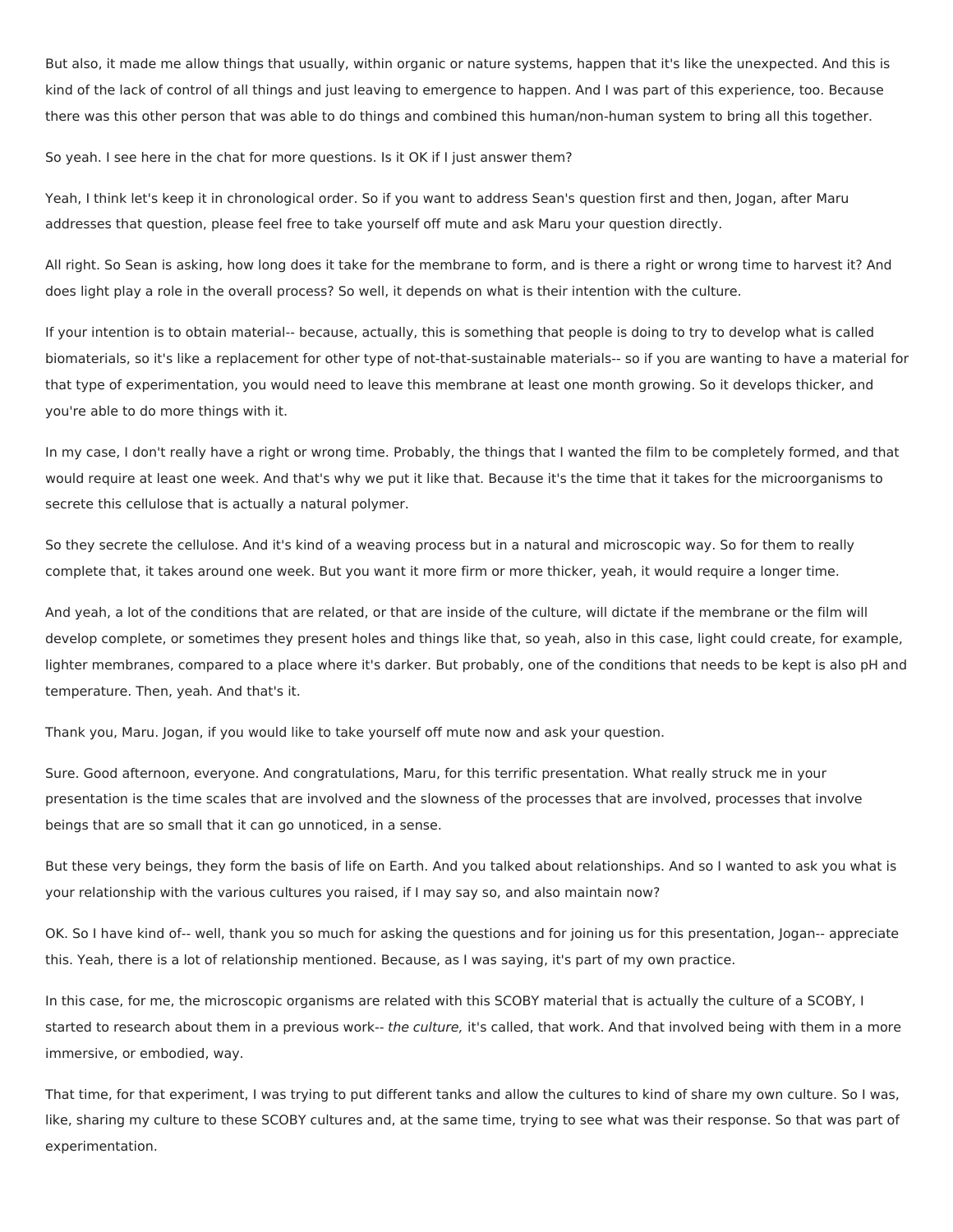And then, a second part was me actually wanting to spend more time with them in a tank where I was able to get immersed in it. So that was kind of my starting point, that it was really wanting to go in an interspecies relationship that could be more embodied.

I think, with those cultures, since then, with me-- so I have a couple of cultures still alive in my own place. And well, in general, I am fascinated about the fact that they can be living and part of my normal life. I'm not saying that I'm like producing kombucha or anything. I just have them, of course, for my own practice, but also-- I don't know if it's correct to say but because of joy.

So besides those type of cultures, I also explore other type of cultures that we use, like for producing bread, for example, or fermentation, other type of things. So if there is a relationship, it's like they are part of my life.

## [CHUCKLES]

## Thank you.

Thank you, Jogan and Sean, for your questions. I just wanted to make sure before I forgot, I included a link to the next program Maru will be participating in that she mentioned. It's called Playing with SCOBY, happening on March 26 at 1:00 PM. Please join us if you are able to. And I received one direct question, Maru, that I will-- is it easier if I copy and paste it, or should I just read it out to you?

## You can read it. You can read it.

OK, so the question is, I have heard that the microbiome in our bodies is reactive to those we live with. Can you offer any more insight into this idea through your research?

Yeah, definitely. As we were exploring during the presentation, we are already holobionts. Like, these organisms are habiting in our inside also another type of organisms. So where we go, what we do, what we eat, modifies or changes completely what we are having in our inside of our bodies-- in this case, our microbiome, so exterior and exterior, like the ones that is in our skin but also the one that is living inside of our bodies. So yeah, definitely.

Of course, when we interact with people, when we sit, when we just live, we are sharing space with microscopic organisms. I was very interested even in this idea of people, for example-- talking about bread-- people that prepare bread, they get microorganisms coming from the bread they are preparing if they do it in a regular basis. So we are sharing just the space all the time, even if we don't notice.

And, of course, there is some concern. A lot of people are microphobic in the sense of like, no, microorganisms are bad. Of course, some of them-- some of them, I don't know, we get sick because of them. But it's not that all of them are like that.

And the fact is that we actually need them. Because they are the ones that produce, for example, in our own stomachs, produce a lot of substances that help us digest our own food. But also, there are some other research that mention that they actually affect, also, our emotions through the chemicals that they produce.

So there is a correlation between where we eat, what they do. What are the cultures that survive because of the conditions that they find in our own bodies? So yeah, definitely, we are changing all the time. And we are interchanging our microbiome with the people that we live with.

Thank you, Maru. Forgot to unmute myself. I just have one more question. Unless anyone else has any other question they would like to ask Maru, we can end it on that? But something that really strikes me with your exhibition, Maru, is just the use of light and how light comes into play with your work. We saw it with the pedestals, the dimly lit surfaces, and then even the gallery.